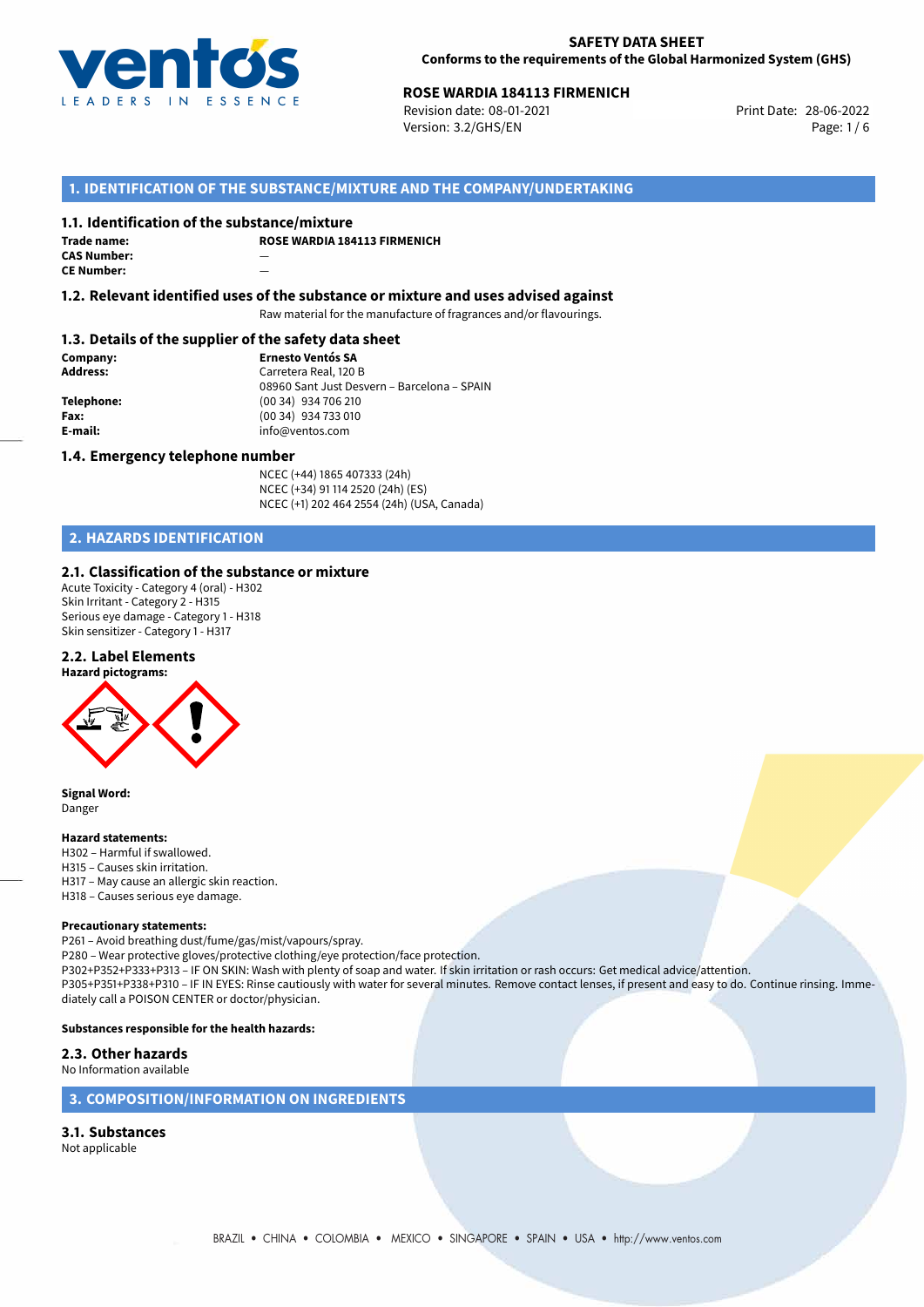

# **ROSE WARDIA 184113 FIRMENICH**<br>Revision date: 08-01-2021 **Revision date: 08-06-2022**

Revision date: 08-01-2021 Version: 3.2/GHS/EN Page: 2 / 6

## **3.2. Mixtures**

MIXTURE OF AROMATIC SUBSTANCES

Hazardous constituents:

| <b>Chemical Name</b>   | % (w/w)        | <b>CAS No</b><br><b>EC No</b> | <b>Classification according to GHS</b>                                                                                                                                                                                                                                                     |  |
|------------------------|----------------|-------------------------------|--------------------------------------------------------------------------------------------------------------------------------------------------------------------------------------------------------------------------------------------------------------------------------------------|--|
| PHENYL ETHYL ALCOHOL   | $>25$ ; $<$ 50 | $60-12-8$<br>200-456-2        | Acute Toxicity - Category 4 (oral) - H302<br>Acute Toxicity - Category 5 (dermal) - H313<br>Skin Irritant - Category 3 - H316<br>Eye Irritant - Category 2A - H319                                                                                                                         |  |
| <b>GERANIOL</b>        | $≥1;$ < 10     | $106 - 24 - 1$<br>203-377-1   | Acute Toxicity - Category 5 (oral) - H303<br>Skin Irritant - Category 2 - H315<br>Serious eye damage - Category 1 - H318<br>Skin sensitizer - Category 1B - H317<br>Hazardous to the aquatic environment, short-term (acute) - Category 3 - H402                                           |  |
| CITRONELLOL            | $\geq$ 1; <10  | 106-22-9<br>203-375-0         | Acute Toxicity - Category 5 (oral) - H303<br>Acute Toxicity - Category 5 (dermal) - H313<br>Skin Irritant - Category 2 - H315<br>Eye Irritant - Category 2A - H319<br>Skin sensitizer - Category 1B - H317<br>Hazardous to the aquatic environment, short-term (acute) - Category 2 - H401 |  |
| <b>LINALOOL</b>        | $>1$ ; <10     | 78-70-6<br>201-134-4          | Flammable Liquids - Category 4 - H227<br>Acute Toxicity - Category 5 (oral) - H303<br>Skin Irritant - Category 2 - H315<br>Eye Irritant - Category 2A - H319<br>Skin sensitizer - Category 1B - H317<br>Hazardous to the aquatic environment, short-term (acute) - Category 3 - H402       |  |
| HYDROXYCITRONELLAL     | $>1$ ; $<$ 10  | $107 - 75 - 5$<br>203-518-7   | Eye Irritant - Category 2A - H319<br>Skin sensitizer - Category 1B - H317<br>Hazardous to the aquatic environment, short-term (acute) - Category 3 - H402                                                                                                                                  |  |
| <b>EUGENOL</b>         | $>0.1$ ; $<$ 1 | $97 - 53 - 0$<br>202-589-1    | Acute Toxicity - Category 5 (oral) - H303<br>Skin Irritant - Category 3 - H316<br>Eye Irritant - Category 2A - H319<br>Skin sensitizer - Category 1B - H317<br>Hazardous to the aquatic environment, short-term (acute) - Category 2 - H401                                                |  |
| <b>GERANYL ACETATE</b> | $>0.1$ ; $<$ 1 | $105 - 87 - 3$<br>203-341-5   | Skin Irritant - Category 2 - H315<br>Skin sensitizer - Category 1B - H317<br>Hazardous to the aquatic environment, short-term (acute) - Category 2 - H401<br>Hazardous to the aquatic environment, long-term (chronic) - Category 3 - H412                                                 |  |
| 10-UNDECENAL           | $>0.1$ ; $<$ 1 | $112 - 45 - 8$<br>203-973-1   | Skin Irritant - Category 2 - H315<br>Eye Irritant - Category 2A - H319<br>Skin sensitizer - Category 1B - H317<br>Hazardous to the aquatic environment, short-term (acute) - Category 2 - H401<br>Hazardous to the aquatic environment, long-term (chronic) - Category 3 - H412            |  |
| <b>CITRAL</b>          | $>0.1$ ; <1    | 5392-40-5<br>226-394-6        | Acute Toxicity - Category 5 (dermal) - H313<br>Skin Irritant - Category 2 - H315<br>Eye Irritant - Category 2A - H319<br>Skin sensitizer - Category 1B - H317<br>Hazardous to the aquatic environment, short-term (acute) - Category 2 - H401                                              |  |

[See the full text of the hazard statements in section 16.](#page-4-0)

## **4. FIRST-AID MEASURES**

## **4.1. Description of necessary first aid measures**

| Ingestion:    | Rinse mouth with water.<br>Obtain medical advice.                                                                     |
|---------------|-----------------------------------------------------------------------------------------------------------------------|
|               | Keep at rest. Do not induce vomiting.                                                                                 |
| Eye contact:  | In case of contact with eyes, rinse immediately with plenty of water for at least 15 minutes and seek medical advice. |
| Inhalation:   | Remove person to fresh air and keep at rest.                                                                          |
|               | Seek immediate medical advice.                                                                                        |
| Skin contact: | Take off immediately all contaminated clothing.                                                                       |
|               | Thoroughly wash affected skin with soap and water.                                                                    |
|               | Seek medical attention if symptoms persist.                                                                           |

## **4.2. Most important symptoms and effects, both acute and delayed**

No information available.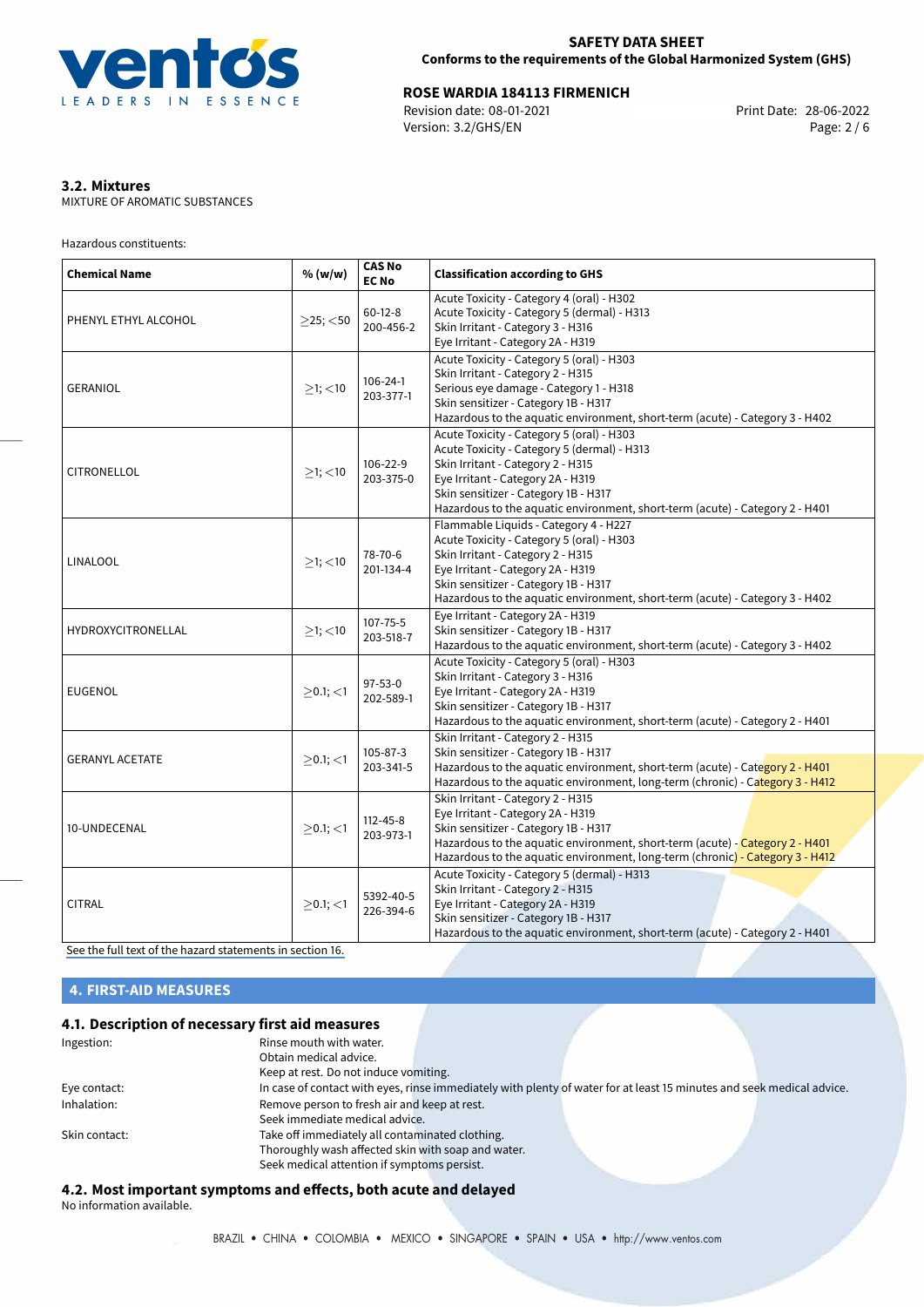

## **ROSE WARDIA 184113 FIRMENICH**<br>
Revision date: 08-01-2021<br> **Print Date: 28-06-2022**

Revision date: 08-01-2021 Version: 3.2/GHS/EN Page: 3 / 6

## **4.3. Indication of any immediate medical attention and special treatment needed**

No information available.

## **5. FIRE-FIGHTING MEASURES**

## **5.1. Extinguishing Media**

Water spray, carbon dioxide, dry chemical powder or appropriate foam. For safety reasons do not use full water jet.

#### **5.2. Special hazards arising from the substance or mixture**

Known or Anticipated Hazardous Products of Combustion: Emits toxic fumes under fire conditions.

#### **5.3. Advice for firefighters**

High temperatures can lead to high pressures inside closed containers. Avoid inhalation of vapors that are created. Use appropriate respiratory protection. Do not allow spillage of fire to be poured into drains or watercourses. Wear self-contained breathing apparatus and protective clothing.

## **6. ACCIDENTAL RELEASE MEASURES**

## **6.1. Personal precautions, protective equipment and emergency procedures**

Evacuate surronding areas. Ensure adequate ventilation. Keep unnecessary and unprotected personnel from entering. Do not breathe vapor/spray. Avoid contact with skin and eyes. Information regarding personal protective measures: see section 8.

## **6.2. Environmental precautions**

To avoid possible contamination of the environment, do not discharge into any drains, surface waters or groundwaters.

### **6.3. Methods and materials for containment and cleaning up**

Cover with an inert, inorganic, non-combustible absorbent material (e.g. dry-lime, sand, soda ash). Place in covered containers using non-sparking tools and transport outdoors. Avoid open flames or sources of ignition (e.g. pilot lights on gas hot water heater). Ventilate area and wash spill site after material pickup is complete.

#### **6.4. Reference to other sections**

Information regarding exposure controls, personal protection and disposal considerations can be found in sections 8 and 13.

## **7. HANDLING AND STORAGE**

#### **7.1. Precautions for safe handling**

Do not store or handle this material near food or drinking water. Do not smoke. Avoid contact with the eyes, skin and clothing. Wear protective clothing and use glasses. Observe the rules of safety and hygiene at work. Keep in the original container or an alternative made from a compatible material.

## **7.2. Conditions for safe storage, including any incompatibilities**

Store in tightly closed and preferably full containers in a cool, dry and ventilated area, protected from light. Keep away from sources of ignition (e.g. hot surfaces, sparks, flame and static discharges). Keep away from incompatible materials (see section 10).

#### **7.3. Specific end use(s)**

No information available.

## **8. EXPOSURE CONTROLS AND PERSONAL PROTECTION**

## **8.1. Control parameters**

Components with occupational exposure limits:

| Chemical Name | <b>CAS No</b> | Norm.                    | 8 hr.      |     |  |                    | 15 min.      |     |                   |
|---------------|---------------|--------------------------|------------|-----|--|--------------------|--------------|-----|-------------------|
|               |               |                          |            | ppm |  | mg/m               |              | ppm | mg/m <sup>3</sup> |
| <b>CITRAL</b> | 5392-40-5     | ES (España) <sup>1</sup> | VLA-ED     |     |  |                    | VLA-EC       |     |                   |
|               |               | PL (Polska)              | <b>NDS</b> |     |  | $\sim$<br><u>_</u> | <b>NDSCh</b> |     | 54                |

<sup>1</sup> Possibility of significant uptake though the skin.

#### **8.2. Exposure controls**

Measures should be taken to prevent materials from being splashed into the body. Provide adequate ventilation, according to the conditions of use. Use a mechanical exhaust if required.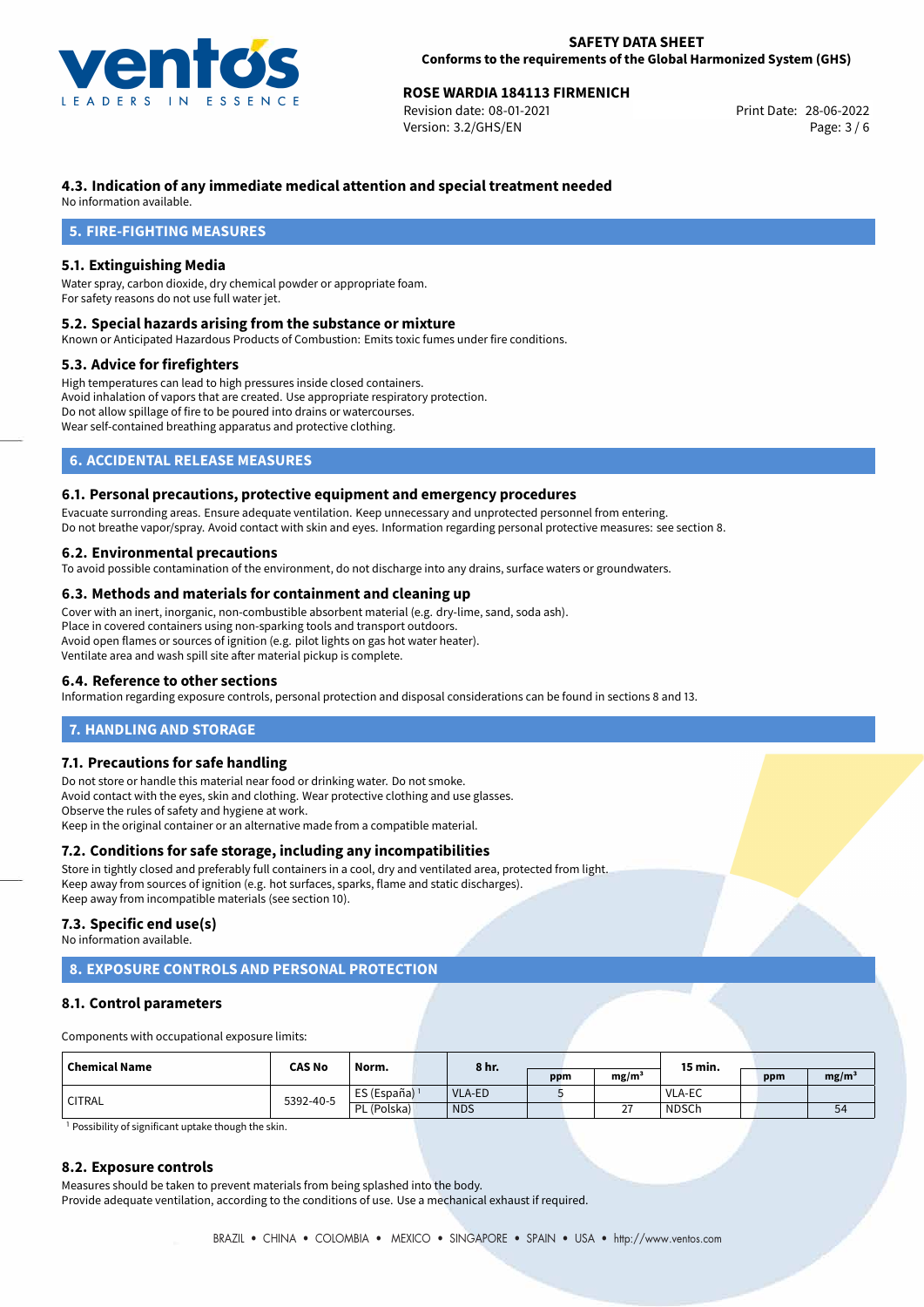

## **ROSE WARDIA 184113 FIRMENICH**<br>
Revision date: 08-01-2021<br> **Print Date: 28-06-2022**

Revision date: 08-01-2021 Version: 3.2/GHS/EN Page: 4 / 6

## **8.3. Individual protection measures, such as personal protective equipment**

Eye/Face protection: Chemical safety goggles are recommended. Wash contaminated goggles before reuse. Chemical-resistant gloves are recommended. Wash contaminated gloves before reuse. Body protection: Personal protective equipment for the body should be selected based on the task being performed and the risks involved. Respiratory Protection: In case of insufficient ventilation, use suitable respiratory equipment. Environmental exposure controls: Emissions from ventilation or process equipment should be checked to ensure they comply with environmental protection legislation. In some cases, filters or engineering modifications to the process equipment will be necessary to reduce emissions to acceptable levels.

## **9. PHYSICAL AND CHEMICAL PROPERTIES**

#### **9.1. Information on basic physical and chemical properties**

| Appearance:                            | Liquid                    |
|----------------------------------------|---------------------------|
| Colour:                                | Conforms to standard      |
| Odour:                                 | Conforms to standard      |
| Odour theshold:                        | Not determined            |
| pH:                                    | Not determined            |
| Melting point/freezing point:          | Not determined            |
| Boling point/boiling range (°C):       | Not determined            |
| Flash point:                           | $101^{\circ}$ C           |
| Evaporation rate:                      | Not determined            |
| Flammability:                          | Not determined            |
| Lower flammability/Explosive limit:    | Not determined            |
| Upper flammability/Explosive limit:    | Not determined            |
| Vapour pressure:                       | Not determined            |
| Vapour Density:                        | Not determined            |
| Density:                               | 0,993-1,003 g/mL (20°C)   |
| Relative density:                      | $0,993 - 1,003$ (20°C)    |
| Water solubility:                      | <b>INSOLUBLE IN WATER</b> |
| Solubility in other solvents:          | SOLUBLE IN ETHANOL        |
| Partition coefficient n-octanol/water: | Not determined            |
| Auto-ignition temperature:             | Not determined            |
| Decomposition temperature:             | Not determined            |
| Viscosity, dynamic:                    | Not determined            |
| Viscosity, kinematic:                  | Not determined            |
| Explosive properties:                  | Not determined            |
| Oxidising properties:                  | Not determined            |

## **10. STABILITY AND REACTIVITY**

#### **10.1. Reactivity**

No hazardous reactions if stored and handled as prescribed/indicated.

## **10.2. Chemical stability**

The product is stable if stored and handled as prescribed/indicated.

#### **10.3. Possibility of hazardous reactions**

No hazardous reactions if stored and handled as prescribed/indicated.

#### **10.4. Conditions to Avoid**

Conditions to Avoid: Excessive heat, flame or other ignition sources.

#### **10.5. Incompatible materials**

Avoid contact with strong acids and bases and oxidizing agents.

#### **10.6. Hazardous decomposition products**

During combustion may form carbon monoxide and unidentified organic compounds.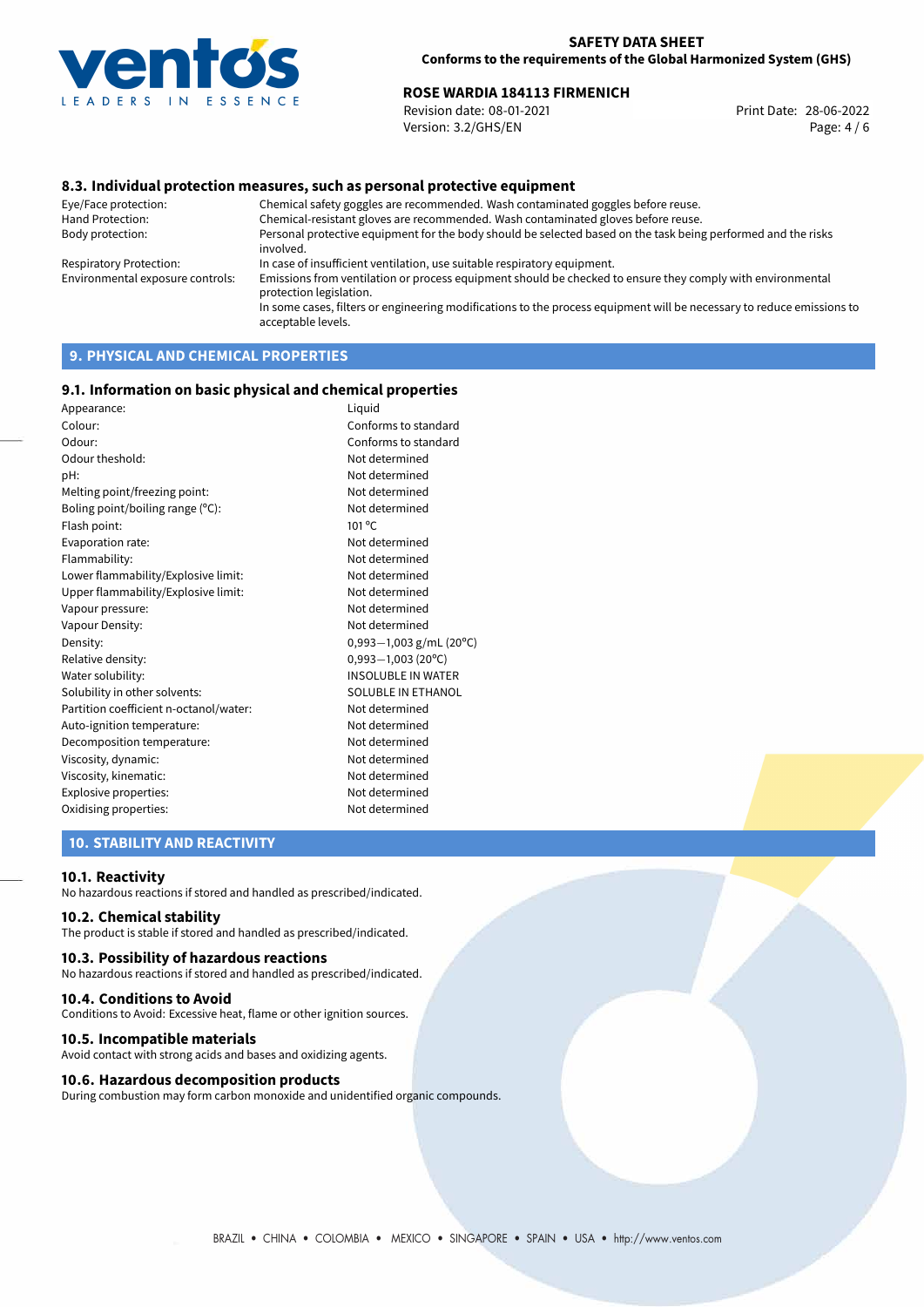

## **ROSE WARDIA 184113 FIRMENICH**<br>
Revision date: 08-01-2021<br> **Print Date: 28-06-2022**

Revision date: 08-01-2021 Version: 3.2/GHS/EN Page: 5 / 6

## **11. TOXICOLOGICAL INFORMATION**

| Acute toxicity                    | Harmful if swallowed.                                                     |
|-----------------------------------|---------------------------------------------------------------------------|
| Skin corrosion/irritation         | Causes skin irritation.                                                   |
| Serious eye damage/irritation     | Causes serious eye damage.                                                |
| Respiratory or skin sensitisation | May cause an allergic skin reaction.                                      |
| Germ cell mutagenicity            | Based on the data available, the criteria for classification are not met. |
| Carcinogenicity                   | Based on the data available, the criteria for classification are not met. |
| Reproductive toxicity             | Based on the data available, the criteria for classification are not met. |
| <b>STOT-single exposure</b>       | Based on the data available, the criteria for classification are not met. |
| <b>STOT-repeated exposure</b>     | Based on the data available, the criteria for classification are not met. |
| <b>Aspiration hazard</b>          | Based on the data available, the criteria for classification are not met. |

## **12. ECOLOGICAL INFORMATION**

## **12.1. Toxicity**

**Assessment:**

Based on the data available, the criteria for classification are not met. **Experimental/calculated data:** No information available.

## **12.2. Degradability**

No information available.

#### **12.3. Bioaccumulative potential**

No information available.

## **12.4. Soil mobility**

No information available.

## **12.5. Other adverse effects**

See also sections 6, 7, 13 and 15 Do not allow to get into waste water or waterways.

#### **13. DISPOSAL CONSIDERATIONS**

#### **13.1. Waste treatment methods**

Dispose of in accordance with national and local environmental regulations.

#### **14. TRANSPORT INFORMATION**

|                                  | <b>ADR/RID/ADN</b>                | <b>IMDG</b>                       | <b>IATA-ICAO</b>                  |
|----------------------------------|-----------------------------------|-----------------------------------|-----------------------------------|
| 14.1. UN Number                  | Not classified as hazardous goods | Not classified as hazardous goods | Not classified as hazardous goods |
| 14.2. UN Proper Shipping Name    | Not applicable                    | Not applicable                    | Not applicable                    |
| 14.3. Transport Hazard Class(es) | Not applicable                    | Not applicable                    | Not applicable                    |
| 14.4. Packing Group              | Not applicable                    | Not applicable                    | Not applicable                    |
| 14.5. Environmental hazards      | No                                | <b>No</b>                         | No                                |
| <b>Additional information</b>    |                                   |                                   |                                   |

#### **14.6 Special precautions for user**

None known

### **14.7. Transport in bulk according to Annex II of MARPOL 73/78 and the IBC Code**

No information available

## **15. REGULATORY INFORMATION**

#### **15.1. Safety, health and environmental regulations/legislation specific for the substance or mixture** No information available

## <span id="page-4-0"></span>**16. OTHER INFORMATION**

**Full text of the R-phrases, hazard statements and precautionary statements mentioned in section 3:** H227 – Combustible liquid.

H302 – Harmful if swallowed.